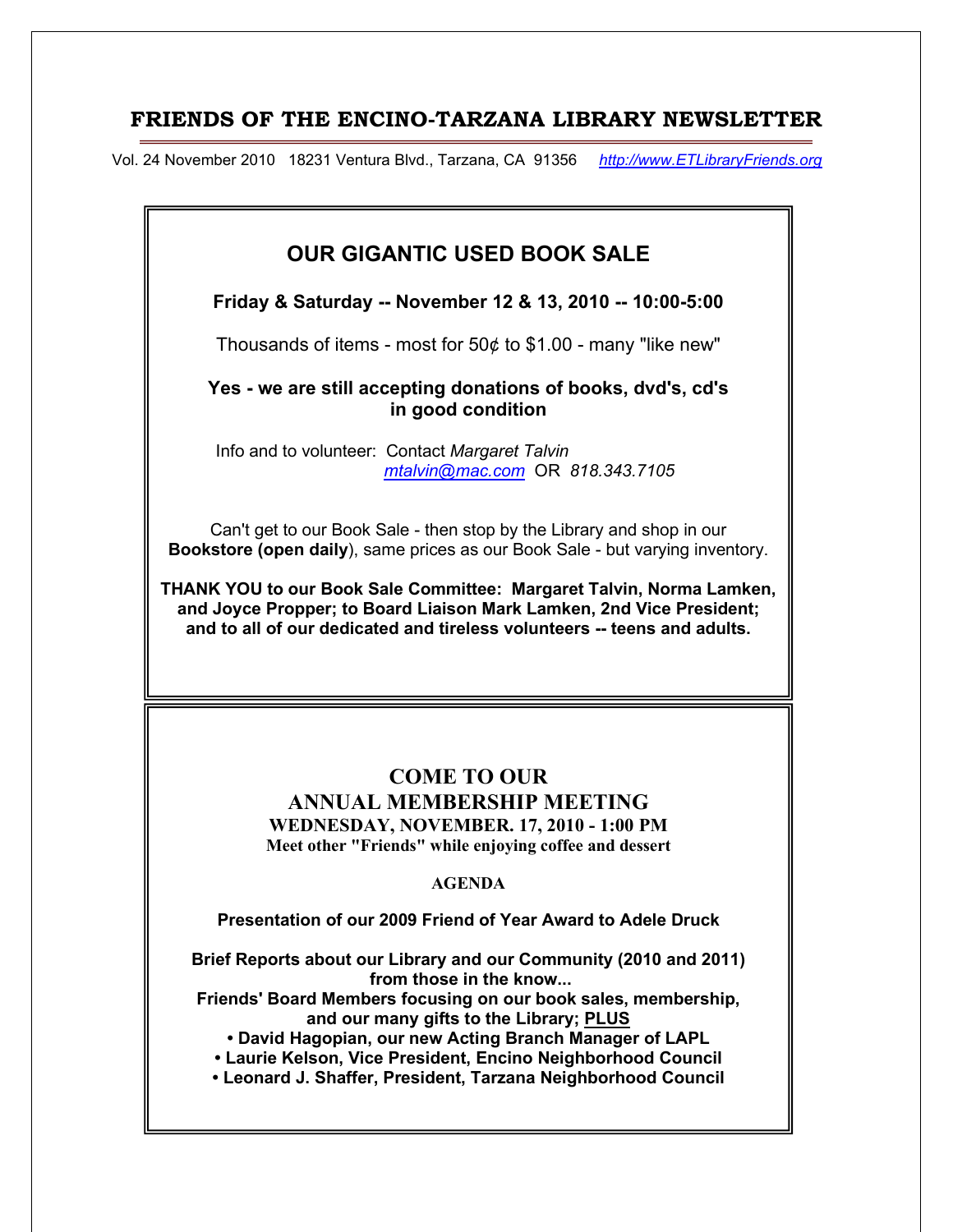## **PRESIDENT'S COLUMN...**

We are very proud of Adele Druck, recipient of our 2009 Friend of the Year Award. She is our 1st Vice President, leads our publicity, designs our great-looking posters, volunteers at our bookstore and book sales, is a GAB volunteer, and just fills in wherever and whenever needed. We really appreciate her!

On October 28, ten of our volunteers had the pleasure of attending a Friends of Library Reception for the Western Area of the Valley, hosted by the Los Angeles Public Library (LAPL), at the Mid-Valley Regional Branch Library.

-- LAPL awarded Certificates of Appreciation to each Friends' group. (see page 4)

-- Martin Gomez, City Librarian, spoke about the Library system, the problems created by the reduced City Budget, and thoughts about the future. LAPL priority is for the children -- pre-school and promoting reading with youngsters, and homework help and other programs for kids and teens. They are also continuing to advance information technology for everyone. Q&A produced questions on privatization of libraries (per news reports from Santa Clarita and Camarillo), not likely for LAPL. Websites for Friends on the LAPL website is not feasible but LAPL may start a "wiki" (website that allows the easy creation and editing of any number of interlinked web pages) to promote communication and sharing among Friends groups. Adele Druck, our 1st VP, offered to help. Mr. Gomez said that Friends and patron calls/mail to City Council members have been a tremendous help to LAPL.

> --Barbara Y. Leff, M.L.S. - 818.981.6920 *[President@ETLibraryFriends.org](mailto:President@ETLibraryFriends.org)*

## **HOT-OFF-THE-PRESS BOOKS (HOTP)**

The Friends subscribe to this HOTP service for \$6000/ann. so that the newest books that are "hot-off-the-press" will be in your hands quickly. As new arrivals are placed on the Library's New Book Shelves, we announce titles immediately on our website - and post a printed list every week or so on our Library display board. HOTP may be borrowed for **seven days, but no reserves, no renewals, and two books maximum.** (FYI - duplicate copies are available via the Library's usual reserve/hold system - to await your turn.) Below is a list of books received in October 2010. For previous HOTP books, see our website - [http://www.etlibraryfriends.org](http://www.etlibraryfriends.org/) .

| Michael Caine - The Elephant to Hollywood                  | John Le Carre - Our Kind o    |
|------------------------------------------------------------|-------------------------------|
| John Grisham - The Confession                              | Nelson Mandela - Convers      |
| Howard Sounes - Fab: an Intimate Life of Paul McCartney    | Philip Roth - Nemesis         |
| Lee Child-Worth Dying For                                  | Ann Rule - In the Still of th |
| Emma Donoghue - Room                                       | Ronda Reynolds and He         |
| Iris Johansen - Chasing the Night                          | the Truth                     |
| Hoda Kotb - Hoda: How I Survived War Zones, Bad Hair,      | Marlo Thomas - Growing I      |
| Cancer, and Katie Lee                                      | <b>Story of Funny</b>         |
| M.C. Beaton - Busy Body                                    | Richard Paul Evans - Prom     |
| Barbara Taylor Bradford - Playing the Game                 | Debbie Macomber - Call M      |
| Stephen Cannell - Prostitutes' Ball                        | Michael F. Roizen & Mehr      |
| Vince Flynn - American Assassin                            | Child: The Owner's Man        |
| Whoopi Goldberg - Is It Just me? Or Is It Nuts Out There?  | Grade                         |
| Jan Karon - In the Company of Others                       | Danielle Steel - Legacy       |
| Alexander McCall Smith - Charming Quirks of Others         | Peter Straub - Pork Pie Hat   |
| Condoleezza Rice - Extraordinary, Ordinary People: A       | Catherine Coulter - The Va    |
| Memoir of Family                                           | Robert B. Parker - Painted    |
| Jules Witcover - Joe Biden: A Life of Trial and            | Michael Cunningham - By       |
| Redemption                                                 | Bernard Cornwell - The Fo     |
| Nicholas Evans - The Brave                                 | War                           |
| Christine Feehan - Dark Peril                              | Jenny McCarthy - Love, Lt     |
| Ian Halperin - Governator: From Muscle Beach to His        | Truth about Sex, Lies, an     |
| Quest for the White House, the Improbable Rise of          | James Patterson & Howard      |
| Arnold Schwarzenegger                                      |                               |
| David Sedaris - Squirrel Seeks Chipmunk: A Modest Bestiary | Elmore Leonard - Djibouti     |

John Le Carre - Our Kind of Traitor Nelson Mandela - Conversations With Myself Philip Roth - Nemesis Ann Rule - In the Still of the Night: The Strange Death of Ronda Reynolds and Her Mother's Unceasing Quest for the Truth Marlo Thomas - Growing Up Laughing: My Story and the Story of Funny Richard Paul Evans - Promise Me Debbie Macomber - Call Me Mrs. Miracle Michael F. Roizen & Mehmet Oz - You: Raising Your Child: The Owner's Manual from First Breath to First Grade Danielle Steel - Legacy Peter Straub - Pork Pie Hat Catherine Coulter - The Valcourt Heiress Robert B. Parker - Painted Ladies Michael Cunningham - By Nightfall Bernard Cornwell - The Fort: A Novel of the Revolutionary War Jenny McCarthy - Love, Lust & Faking It: The Naked Truth about Sex, Lies, and True Romance James Patterson & Howard Roughan- Don't Blink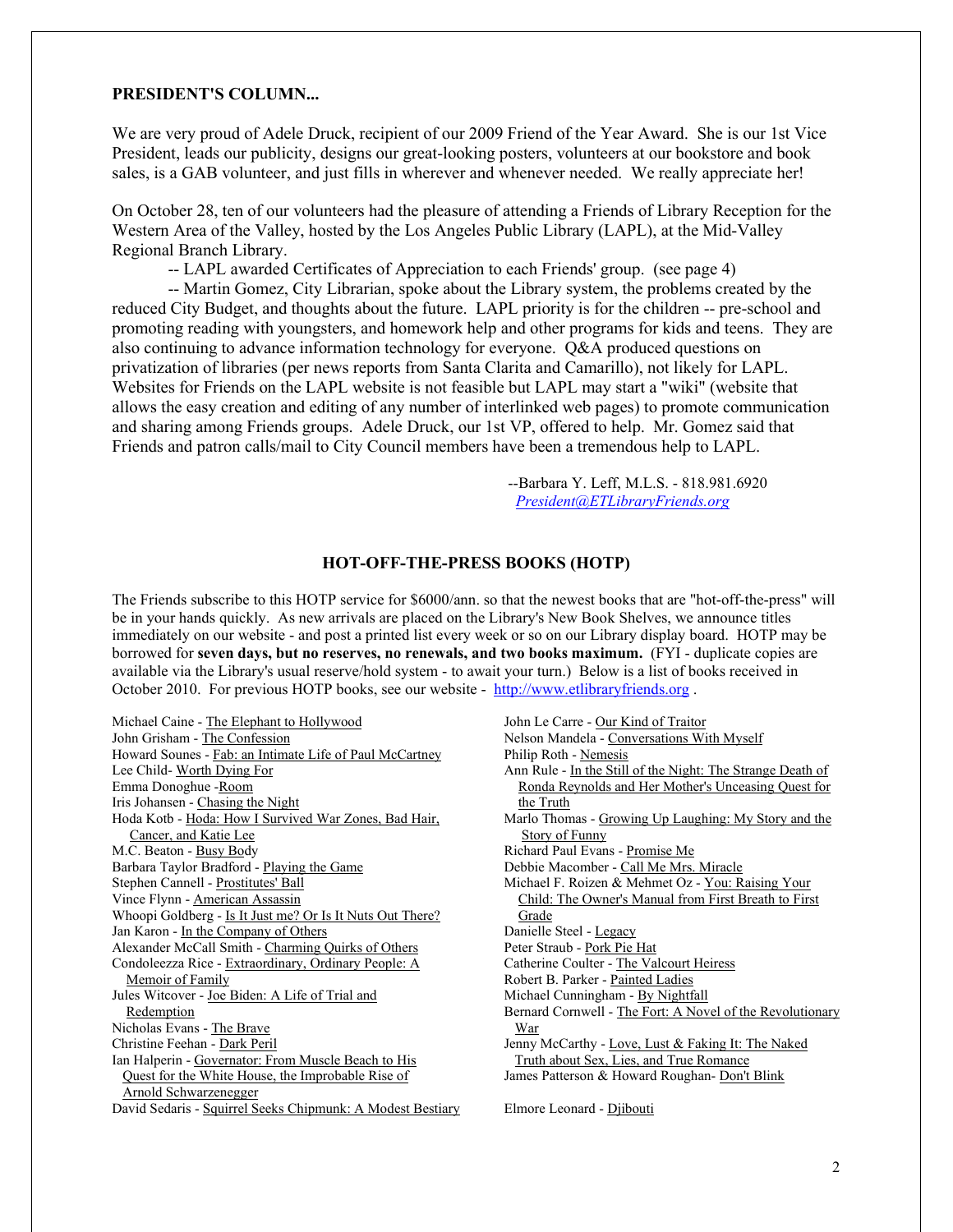## **BOOKSTORE NEWS**

**The Friends of the Library Used Bookstore is open later now, until 7:00 p.m. on Tuesdays and Thursdays.** The extra time helps, but doesn't really make up for the mandated weekly Monday closings.

The Library needs the money the Friends' Bookstore raises more than ever, since all libraries' budgets citywide were cut. Among other thiings, these funds are used to buy more of the very popular hot-off-the-press books. So, come and buy books at the store and keep those donations of used books coming in! We particularly have a need right now of children's books, travel books as well as fiction and non-fiction.

Be a true Friend; we'll all benefit. -- by Jane Gebers

> **Mark your calendars! Friends of Encino-Tarzana Library USED BOOK SALES - FOR THE YEAR 2011 Friday and Saturday, 10am to 5pm February 11 and 12, 2011 May 20 and 21, 2011 August 19 and 20, 2011 December 2 and 3, 2011**

## **OUR BOOK CLUBS**

Our two Book Clubs continue to grow. **New members are always welcome** - contact Book Club Chair Carol Fox at [bookclubs@ETLibraryFriends.org](mailto:bookclubs@ETLibraryFriends.org)*.* For previous readings, check our Book Club webpage*: <http://www.etlibraryfriends.org/3bookclubs.html>*

**PAGE TURNERS BOOK CLUB** -- Recently, we've read two great books: Zeitoun by Dave Eggers and Finding Nouf by Zoe Ferraris; current read on Nov. 4 is Pearl of China by Anchee Min (fictional biography of Pearl Buck). We select fiction and nonfiction books of interest, take turns serving as discussion leaders, and share interesting insights. **We meet the first Thursday of the month at 7:00 pm at an Encino home.**

**HISTORY AND POLITICS BOOK CLUB --** Recently, we've been discussing Presidents Wilson, Harding, Coolidge, and Hoover, and next is Franklin D. Roosevelt. We are learning American history through the study of the presidencies; we started with President George Washington, and are continuing in order. Each member selects his/her own book on the current topic and shares the reading with the others. This provides for a lively discussion coming from various authors' viewpoints. Bruce Keswick, an attorney and history buff, is our discussion leader. **We meet in the Library on the 4th Wednesday of the month - 4:00-5:30 pm (except Nov. & Dec. we meet the 3rd Wed.).** DROP BY AND LISTEN IN... .

## **FRIENDS RECOMMEND**

Our Board members share titles of media they've enjoyed. Here's our recent recommended list. For more authors/titles previously recommended, see*:<http://www.etlibraryfriends.org/3recommend.html>*

Stieg Larsson - Girl Who Kicked the Hornet's Nest Jeffrey Archer - Paths of Glory PBS original documentary - Inventing L.A.: The Chandlers and Their Times Bill Boyarsky, Mark Catalena, Brian Tessier, and Peter Jones - Inventing L.A.: The Chandlers and Their Times (book) Isabel Allende - Island Beneath the Sea Rita Williams-Garcia - One Crazy Summer (ages 9- 12, or adult)

Stieg Larsson - Girl Who Played with Fire (and film) Stieg Larsson - Girl with Dragon Tattoo (and film) David Sax - Save the Deli: In Search of Perfect Pastrami, Crusty Rye, and the Heart of Jewish Delicatessen Alice Schroeder - The Snowball: Warren Buffett and

the Business of Life

Zoe Ferraris - City of Veils

Opera in Cinema Series: Live Performances shown at the movies: Laemmle Theaters in the Southland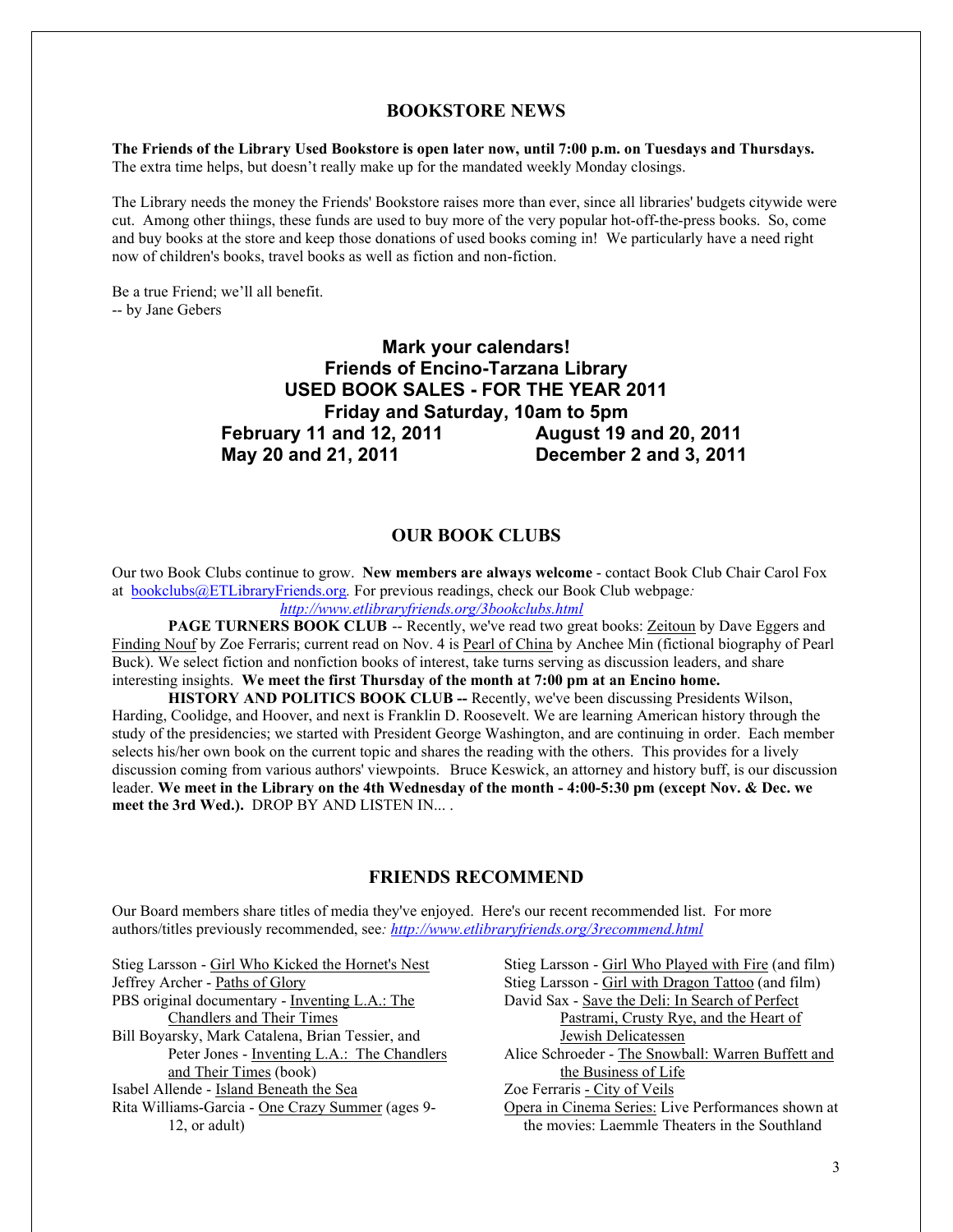This is the text of the certificate that our Friends received from Martin Gomez, City Librarian, at the Reception for Friends of the Library, on Oct. 28, 2010 (see p. 2)

> *CITY OF LOS ANGELES [city seal]*

*Certificate of Appreciation presented to Friends of Encino-Tarzana Branch Library*

*on the occasion of National Friends of Libraries Week 2010. Presented with gratitude for the valuable support that the Friends group provides to the Los Angeles Public Library through volunteer, fundraising, and advocacy efforts. The Friends' enthusiasm, dedication, and commitment play an essential role in helping the Library meet the needs of all people in the City of Los Angeles.*

*Martin J. Gomez, City Librarian /signed/ October 28, 2010*

## **NEWS FROM LOS ANGELES PUBLIC LIBRARY**

## **EXHIBITS**

**"Forty Years of Sesame Street Illustration: Selections from the Publishing Archive of Sesame Workshop"** Central Library's First Floor Galleries, September 4, 2010 through April 30, 2011.

**ALOUD SPEAKERS' SERIES**  (See website for full calendar and to register -- [http://www.LFLA.org/calendar/](http://www.lfla.org/calendar) )

> **ALOUD** at the Mark Taper Auditorium-Central Library **Monday, November 29, 2010 - 7:00 PM HAZEL ROWLEY**

**author of Franklin and Eleanor: An Extraordinary Marriage** Los Angeles Central Library's Mark Taper Auditorium, 630 W. Fifth St., L.A. 90071.

**ALOUD** at the Aratani/Japan America Theatre co-presented with the Japanese American Cultural & Community Center **Tuesday, November 30, 2010 - 8:00 PM AN EVENING WITH SALMAN RUSHDIE in conversation with Reza Aslan**

Aratani/Japan America Theatre • 244 So. San Pedro Street, Suite 505 • L.A. 90012

**Source: New York Times -- Sunday Book Review -- Essay**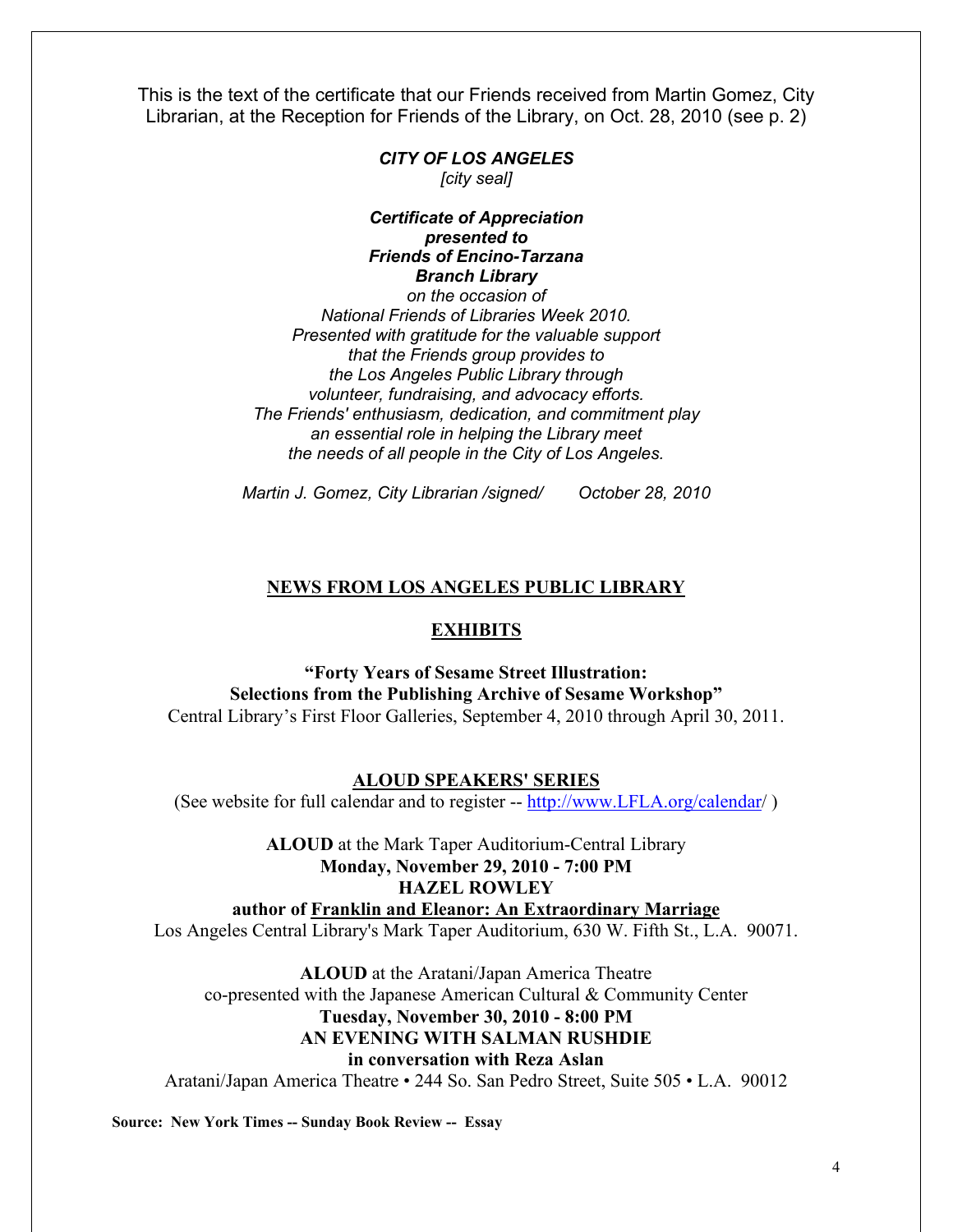*[http://www.nytimes.com/2010/09/19/books/review/Collins-t.html?\\_r=1](http://www.nytimes.com/2010/09/19/books/review/Collins-t.html?_r=1)*

# **The Plot Escapes Me By James Collins**

Published: September 17, 2010

*Excerpt:* 

## **. . . I have just realized something terrible about myself: I don't remember the books I**

**read**.. . . all I associate with them is an atmosphere and a stray image or two, like memories of trips I took as a child.

Nor do I think I am the only one with this problem. Certainly, there are those who can read a book once and retain everything that was in it, but anecdotal evidence suggests that is not the case with most people. Anecdotal evidence suggests that most people cannot recall the title or author or even the existence of a book they read a month ago, much less its contents.

So we in the forgetful majority must, I think, confront the following question: Why read books if we can't remember what's in them?

One answer is that we read for the aesthetic and literary pleasure we experience while reading. The pleasure — or intended pleasure — of novels is obvious, but it is no less true that we read nonfiction for the immediate satisfaction it provides. The acquisition of knowledge, while you are acquiring it, can be intensely engrossing and stimulating, and a well-constructed argument is a beautiful thing. But that kind of pleasure is transient. When we read a serious book, we want to learn something, we want it to change us, and it hardly seems possible for that to happen if its fugitive content passes through us like light through glass.

Now, with a terrible sense of foreboding, I slowly turn to look again at my bookshelf. There they all are, "Perjury" and "Kavalier & Clay" and those other books that I have read and of which I remember so little. And I have to ask myself, Would it have made no difference if I had never read any of them? Could I just as well have spent my time watching golf?

But this cannot be. Those books must have reshaped my brain in ways that affect how I think, and they must have left deposits of information with some sort of property — a kind of mental radiation — that continues to affect me even if I can't detect it. Mustn't they have?

To help answer this question I called Maryanne Wolf, a professor of child development at Tufts University and the author of "Proust and the Squid: The Story and Science of the Reading Brain." I described my ... problem — I was interested in a subject and engrossed in a book for days, but now remember nothing about it — and asked her if reading it had ultimately had any effect on me.

"I totally believe that you are a different person for having read that book," Wolf replied. "I say that as a neuroscientist and an old literature major." She went on to describe how reading creates pathways in the brain, strengthening different mental processes. Then she talked about content.

"There is a difference," she said, "between immediate recall of facts and an ability to recall a gestalt of knowledge. We can't retrieve the specifics, but to adapt a phrase of William James's, there is a wraith of memory. The information you get from a book is stored in networks. We have an extraordinary capacity for storage, and much more is there than you realize. It is in some way working on you even though you aren't thinking about it."

Did this mean that it hadn't been a waste of time to read all those books, even if I seemingly couldn't remember what was in them? "It's there," Wolf said. "You are the sum of it all."

This was very encouraging, and it makes intuitive sense: we have been formed by an accretion of experiences, only a small number of which we can readily recall. You may remember the specifics of only a few conversations with your best friend, but you would never ask if talking to him or her was a waste of time. As for the arts, I can remember in detail only a tiny fraction of the music I have listened to, or the movies I have watched, or the paintings I have looked at, but it would be absurd to claim that experiencing those works had no influence on me. The same could be said of reading.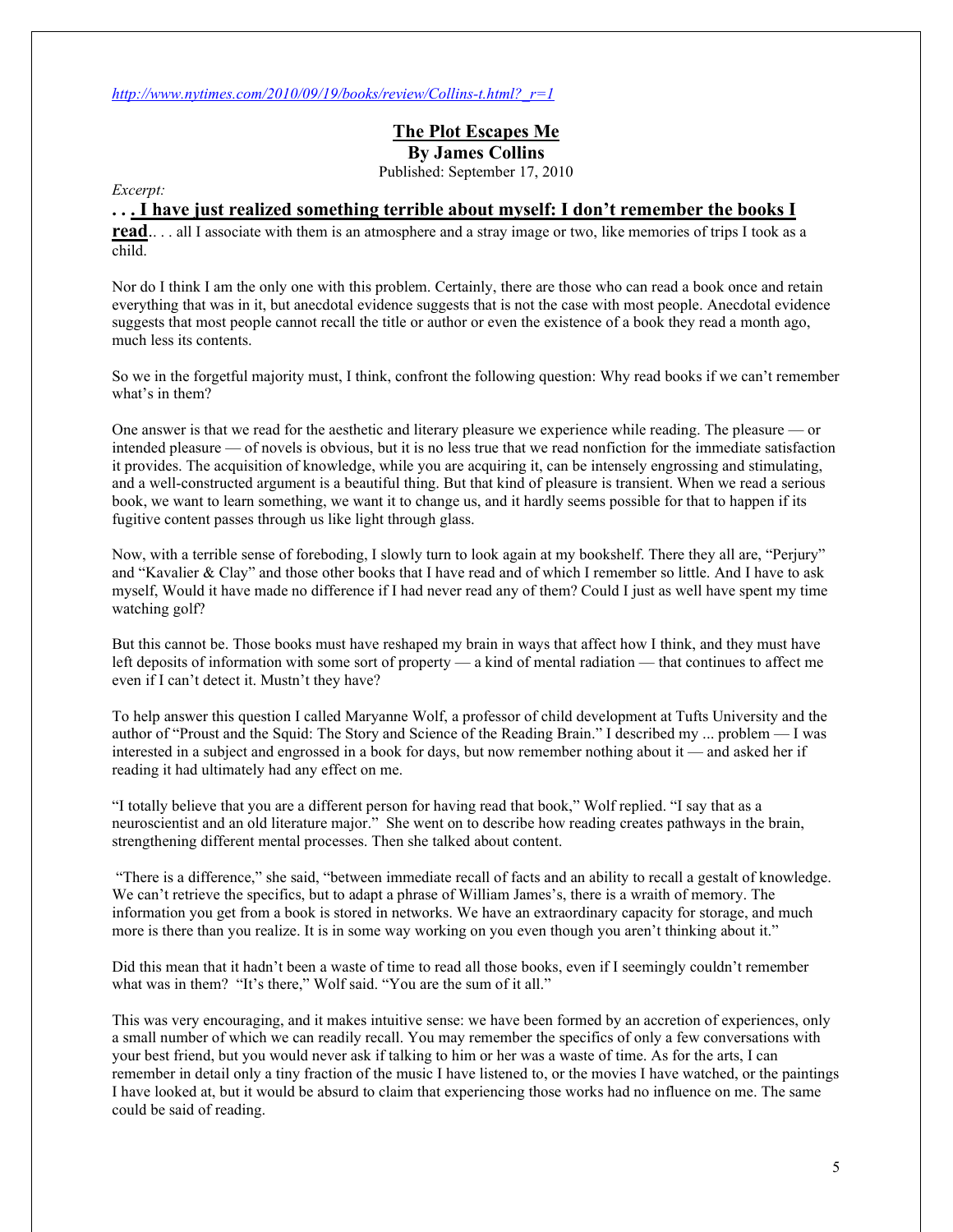Still, reading is different from life, and writing is different from those other art forms. Indeed, reading's great distinction may be that it is not an experience to be experienced only as an experience (otherwise, poets wouldn't have to sweat so hard to make their poems a performance rather than discourse). A book, even a novel, contains information, in the strictest sense, and the most obvious purpose of reading a book is to acquire that information for oneself. And unlike a catch-and-release fisherman, when I acquire that information, I want to keep it. I enjoyed reading "Perjury: The Hiss-Chambers Case," by Allen Weinstein, and am relieved and happy that I retain its gestalt, but I didn't actually read it for pleasure or for its gestalt. I read it so that I would know, consciously, a lot about the Hiss case. Well, guess what? I don't.

I suppose one solution would be to use the techniques recommended in study guides for retaining reading assignments. Do not recline! First review the table of contents and index. Read actively, underlining and making notations in the text. Review what you have read, making notes (three to five pages for every hundred pages of text).

Some good ideas, surely. But "Do not recline"? Impossible. ------------------ James Collins is the author of the novel "Beginner's Greek."

*Source: ALA's American Libraries Direct* 

# **Will There Be Contemplation In Future Libraries**?

September 22, 2010

*Excerpt:*

When I'm not occupied with urgent matters..., my preoccupation is the future of libraries.

**Here, this topic is known as "America's Libraries for the 21st Century,"** a formal OITP Program though obviously this theme cuts across all of the office's work. Of course, the digital revolution currently taking place challenges the services, content, physical organization, staffing, funding, and every other facet of libraries. Indeed, the investigation of these topics is addressed in recent OITP policy briefs.

Some of our inquiry depends on seemingly direct lines of thought, such as the rise of high-speed broadband, mobile technology, or e-books, and the consequences for libraries and public policy. But there are also less obvious implications. I've been contemplating one of these implications for the past months—which is, well, "contemplation." But reading Nicholas Carr's latest book, The Shallows: What the Internet is Doing to Our Brains, has re-energized my thinking about this topic.

The advent of widespread networking, digital content, and the Web is causing a shift towards a fundamentally different way of information access, which may be characterized as unpredictable, dynamic, abbreviated, and frenetic. Of course, this is not news to us folks in the library community, steeped in e-mails, text messaging, Facebook, Twitter, Web surfing, and so on. These new capabilities have great benefits and many of us couldn't imagine living without them. Among other things, people can now integrate and link diverse people, places, and pieces of information in ways that could not have been even imagined before—and enable us to think in new ways—or, alternatively, to rewire our brains to compel us to think in new ways.

But there is a potential downside to this rewiring. Some—or many of us—have increasingly short attention spans and difficulty in concentrating on longer-term tasks such as reading a book (much less writing a book). This phenomenon resonates with my personal experience—indeed just trying to read Carr's book took some effort—it isn't conducive to reading a book when checking e-mail every 10 minutes… I can even get impatient with e-mails of multiple paragraphs.

And what of libraries? Contemplation is central to traditional library services and uses: Reading books, newspapers, and magazines; doing homework (offline); participating in storytelling hour; playing a board game; or daydreaming (uninterrupted by electronic gadgetry). How will future libraries support contemplative activity of this kind when the technology encourages the opposite? Or does it even matter?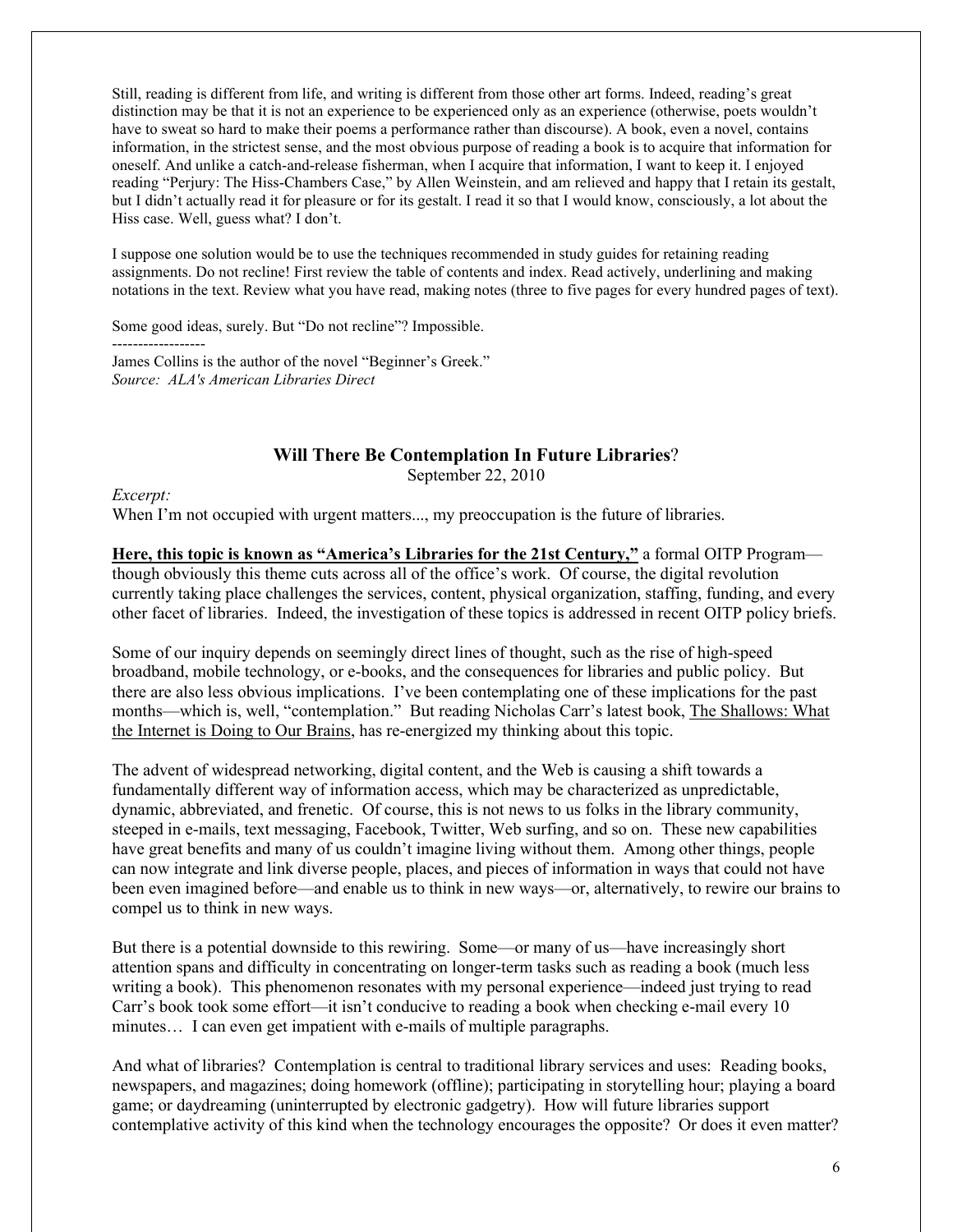Will contemplation become mostly the province of an elite few as it was centuries ago? Broad access to intellectual works to facilitate thinking beyond society's elites is a recent phenomenon in historical terms, enabled by the widespread creation of public libraries in the 20th century—thanks again, Mr. Carnegie.

Might "contemplation" become the new digital divide? Can future libraries be shaped as a venue to promote contemplation? Should they? If so, who will become the Andrew Carnegie of the 21st century?

**Alan Inouye, Ph.D. Director, Office for Information Technology Policy (OITP)** American Library Association - American Libraries Direct 9/22/2010, an ALA e-newsletter Source: <http://www.wo.ala.org/districtdispatch/?p=5283>

#### **LIBRARY EVENTS**

**Reported by Librarians to Friends of Encino-Tarzana Library For UPDATES and DETAILS, go to [http://www.ETLibraryFriends.org](http://www.etlibraryfriends.org/)**

#### *LIBRARY HOURS: TuTh 12:30-8:00; WFSa 10:00-5:30; Su&M closed*

GAB PROGRAM - Grandparents & Books --GAB volunteers for children Tu.&Th.3-5pm; Wed.1-3, 3-5 pm; Sat.10:30 am-12:30pm

*NOVEMBER 2010* **========================================================================= Thu., 11/4/10, 4:00-5:00 pm -- Fashion in Miniature** with **Marsha Greenberg Thu., 11/4/10, 7:00 pm -- Friends of Library Page Turners Book Club** - discussing *Pearl of China* by Anchee Min (offsite) **Fri., 11/5/10, 4:00 pm -- (TEENS) Student Smart SAT Follow-up Session -** Pick up your results & tips on improving score! **Tue., 11/9/10, 4:00-5:00 pm -- (CHILDREN) Arts and Crafts with Shokoufeh**  *Thu., 11/11/10 - LIBRARY IS CLOSED (Veteran's Day)*  **Fri., 11/12/10, 10:00-5:00 AND )\_\_Friends of Library B-I-G USED BOOK SALE - Don't miss this! Sat., 11/13/10, 10:00-5:00 --------) MORE SALE: Lots of bargains - surprises - most items 50 cents and one dollar. Tue., 11/16/10, 4:00-5:00 pm -- (CHILDREN) Children's American Heritage Harvest Festival Tue., 11/16/10, 6:00 pm -- (TEENS) Student Smart Financial Aid Workshop** – Free college financial aid basics workshop for teens & parents. Spaces are limited, call NOW to reserve your seat! **Wed., 11/17/10, 1:00-2:30 pm -- Friends of Library Annual Meeting -- Guest Speakers -- Refreshments! Wed., 11/17/10, 4:00-5:30 pm -- Friends of Library History & Politics Book Club** - Select & read any book on President Franklin D. Roosevelt; come prepared for a lively discussion. Thu., 11/18/10, 4:00-5:00 pm -- (TEENS) Teen Council Meeting & Elections - Hear candidates for President, Vice-President and Secretary/Historian speak and vote for who represents you best! **Thu., 11/18/10, 5:30 pm -- Book Lover's Book Club** discusses *Bee Season* by Myla Goldberg. **Tue., 11/23/10, 4:00-5:00 -- (PRE-SCHOOL) Storytime for parents and pre-schoolers**, join our circle and share stories. **Wed., 11/24/10, 4:00-5:00 pm -- (TEENS) Teen Holiday Origami** – Join us to learn how to make festive holiday origami! *Thu. 11/25/10 --–LIBRARY IS CLOSED (Thanksgiving Holiday) Fri., 11/26/10 --LIBRARY IS CLOSED (Thanksgiving Holiday)* **Tue., 11/30/10, 5:30-8:00 pm – Growing Smart Kids…It Makes Perfect Cents!** Help kids learn how to wisely manage money *DECEMBER 2010============================================================================* **Thu., 12/2/10, 7:00 pm -- Friends of Library Page Turners Book Club** - discussing *Shanghai Girls* by Lisa See (offsite) **Tue., 12/7/10, 4:00-5:00 pm** -- **(CHILDREN) Arts and Crafts with Shokoufeh Tue., 12/14/10, 4;00-5:00 pm -- (PRE-SCHOOL) Storytime** - Parents and pre-schoolers, join our circle and share stories. **Tue., 12/14/10, 6:30-8:00 pm -- Dante Rochetti - Opera for Beginners** - songs, discussion, and fun! **Wed., 12/15/10, 4:00-5:30 pm -- Friends of Library History & Politics Book Club** - Select & read any book on President Franklin D. Roosevelt or Harry Truman; come prepared for a lively discussion. Thu., 12/16/10, 5:00-6:00 pm -- (TEENS) Teen Volunteer Orientation - Find out how you can help the library and earn community service hours for your classes, graduation and college applications. For ages 13-17 only. **Tue., 12/21/10, 4:00-5:00 pm -- (CHILDREN) - Holidays Around the World Thu., 12/23/10, 5:30 pm -- Book Lover's Book Club** *Fri., 12/24/10 -- LIBRARY IS CLOSED (Christmas Holiday) Sat., 12/25/10 -- LIBRARY IS CLOSED (Christmas Holiday)* **Thu., 12/30/10, 4:00-5:00 pm -- (TEENS) Teen Council Meeting & New Year's Party!** *Fri., 12/31/10 -- LIBRARY IS CLOSED (New Year's Weekend)*